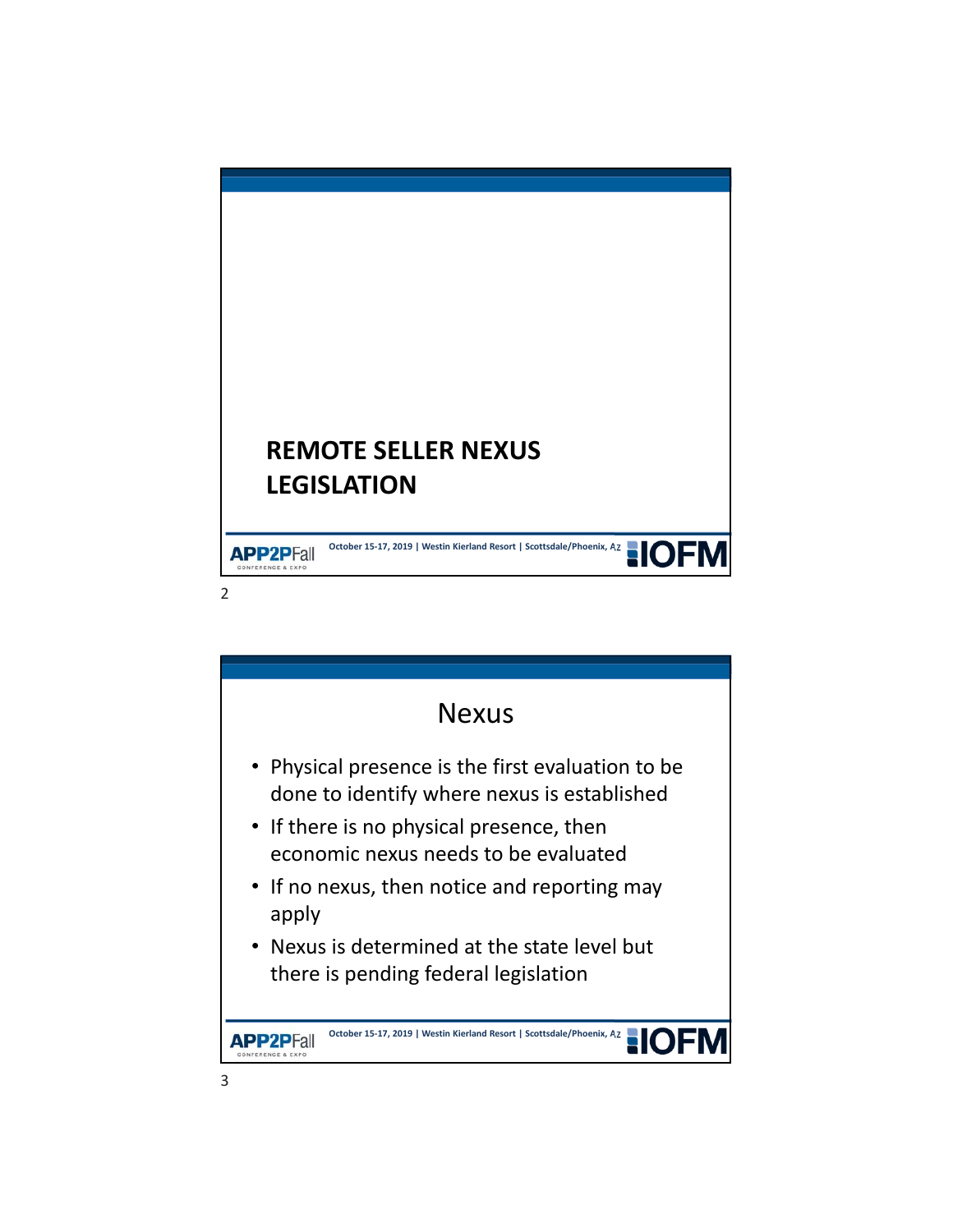



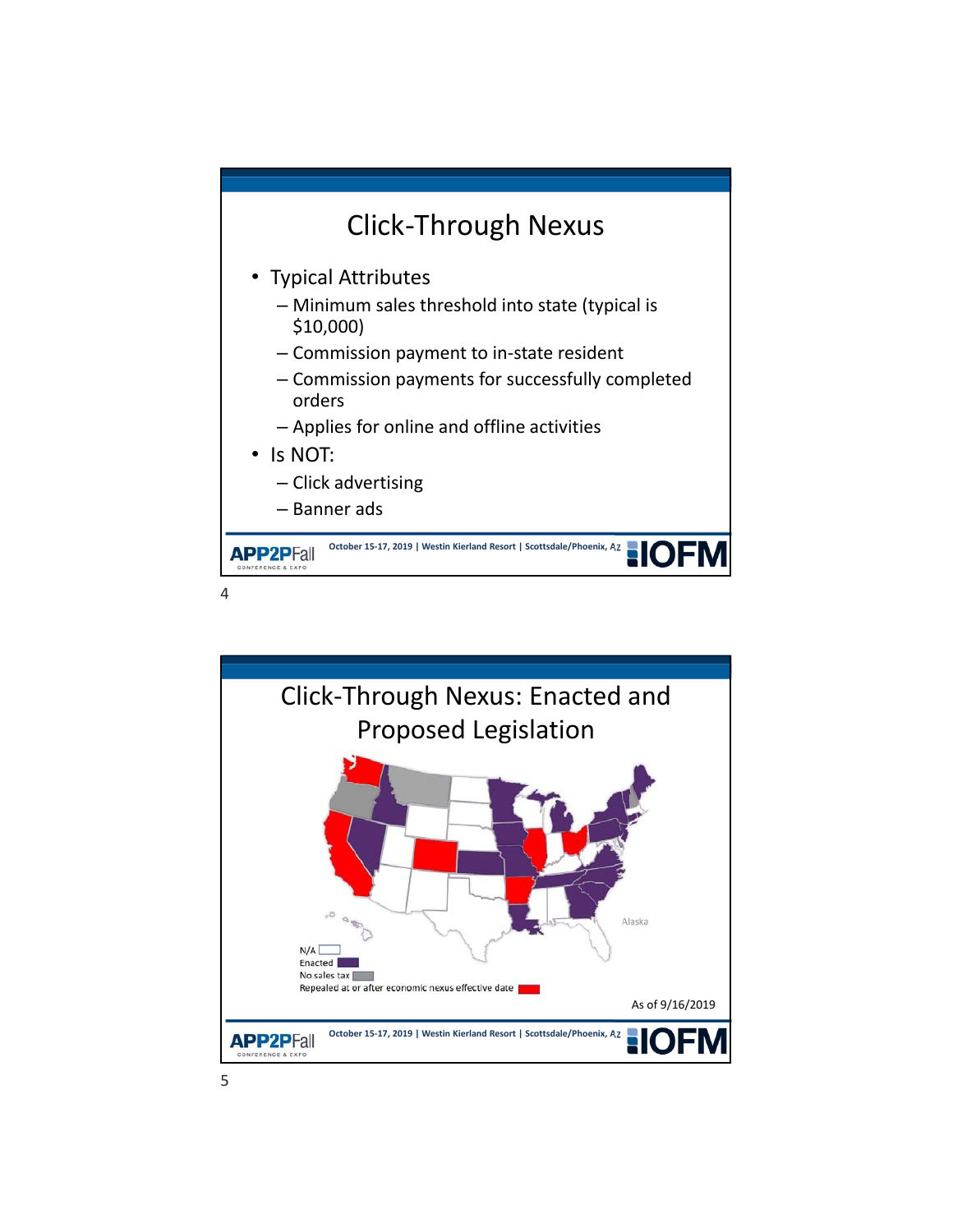

- by, an in‐state retailer and the retailer sells the same or a substantially similar line of products under the same or a similar business name, or
- In‐state facility/employee used to advertise, promote, or facilitate sales to an in‐state consumer
- May not require common ownership
- May include activities in the state on behalf of the out of state business to benefit the out of state business' customers
- Shares management, business systems, business practices, or employees with the retailer, or engages in intercompany transactions with the retailer

**October 15-17, 2019 | Westin Kierland Resort | Scottsdale/Phoenix, AZ APP2PFall** ONFERENCE & EXPO

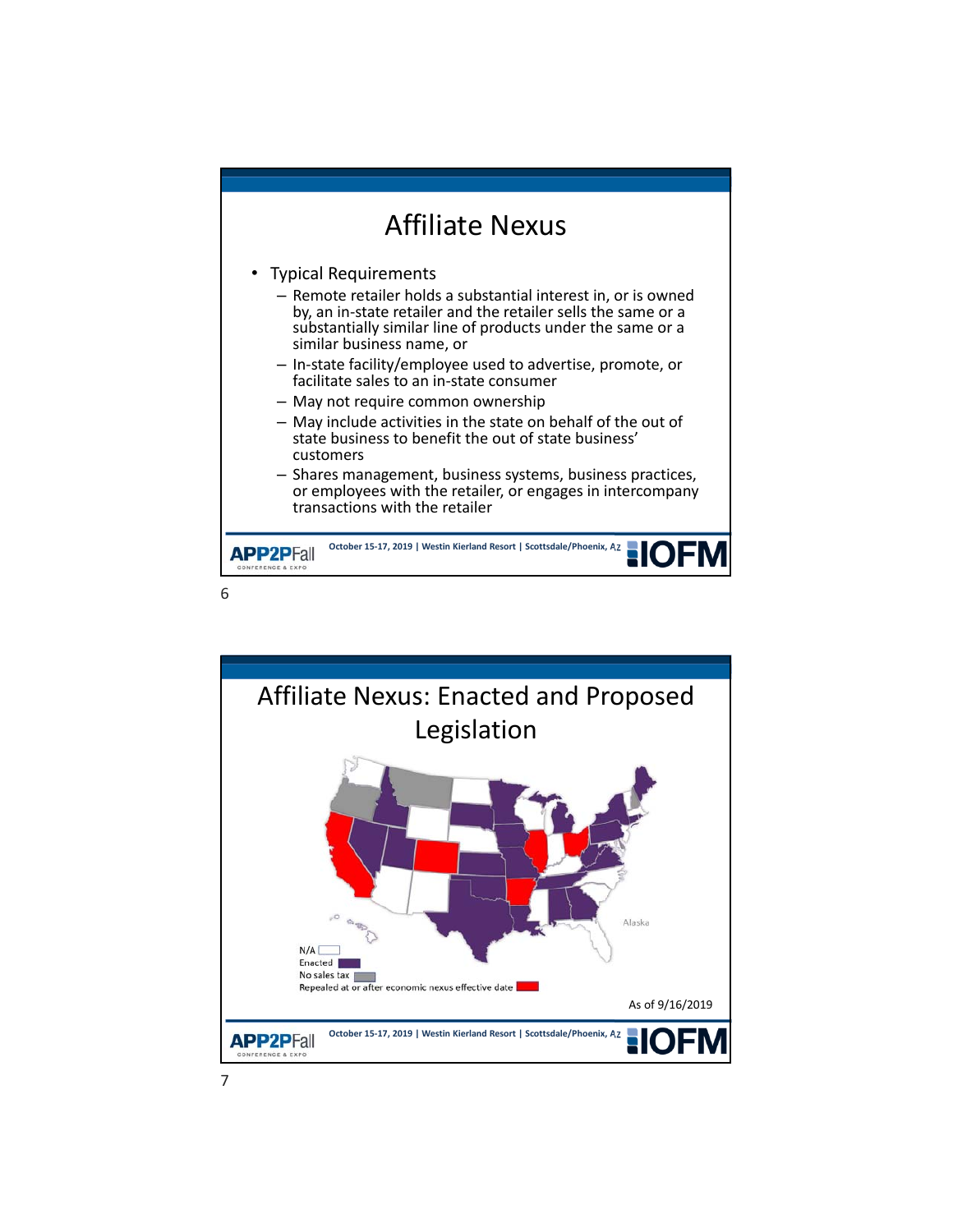

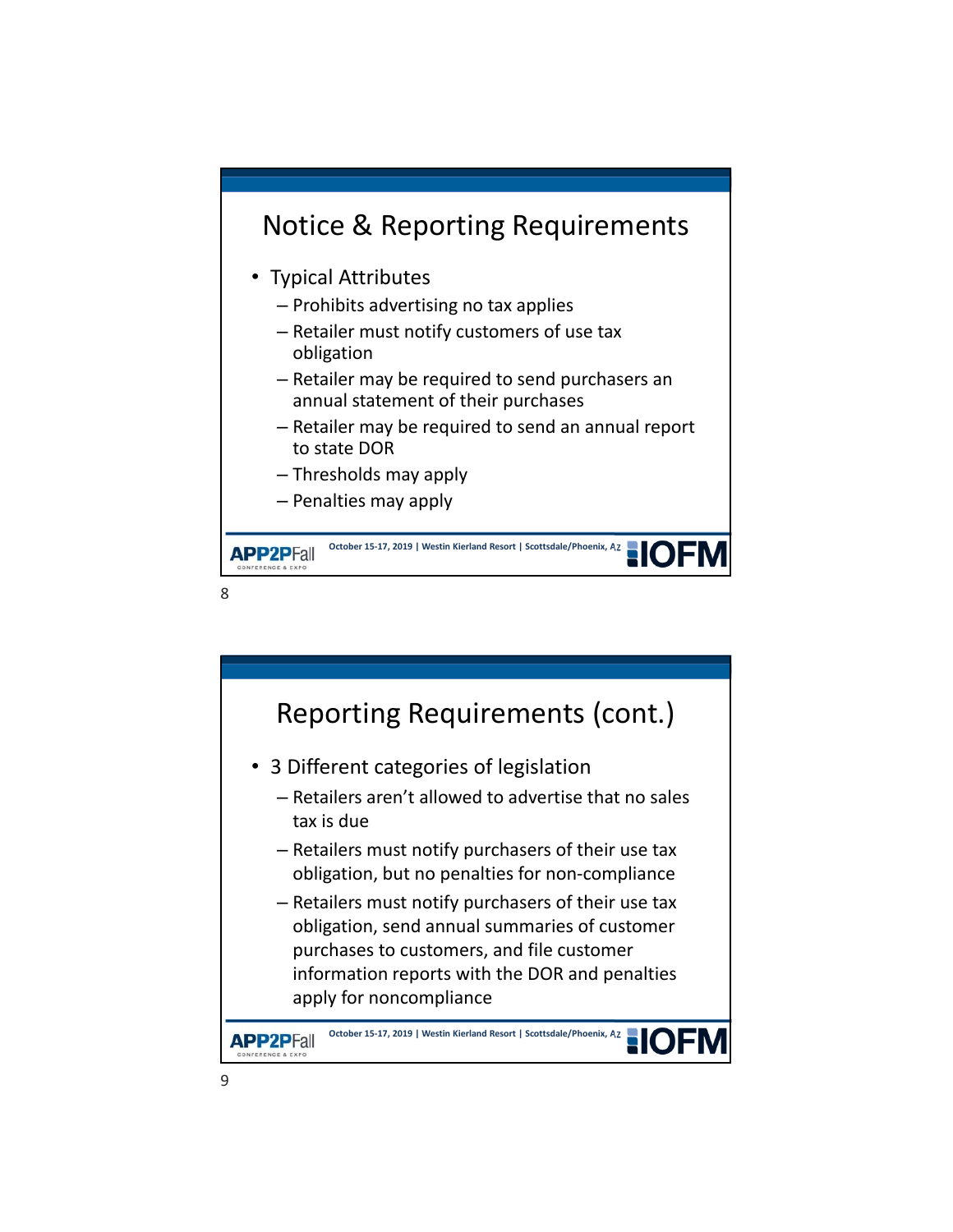

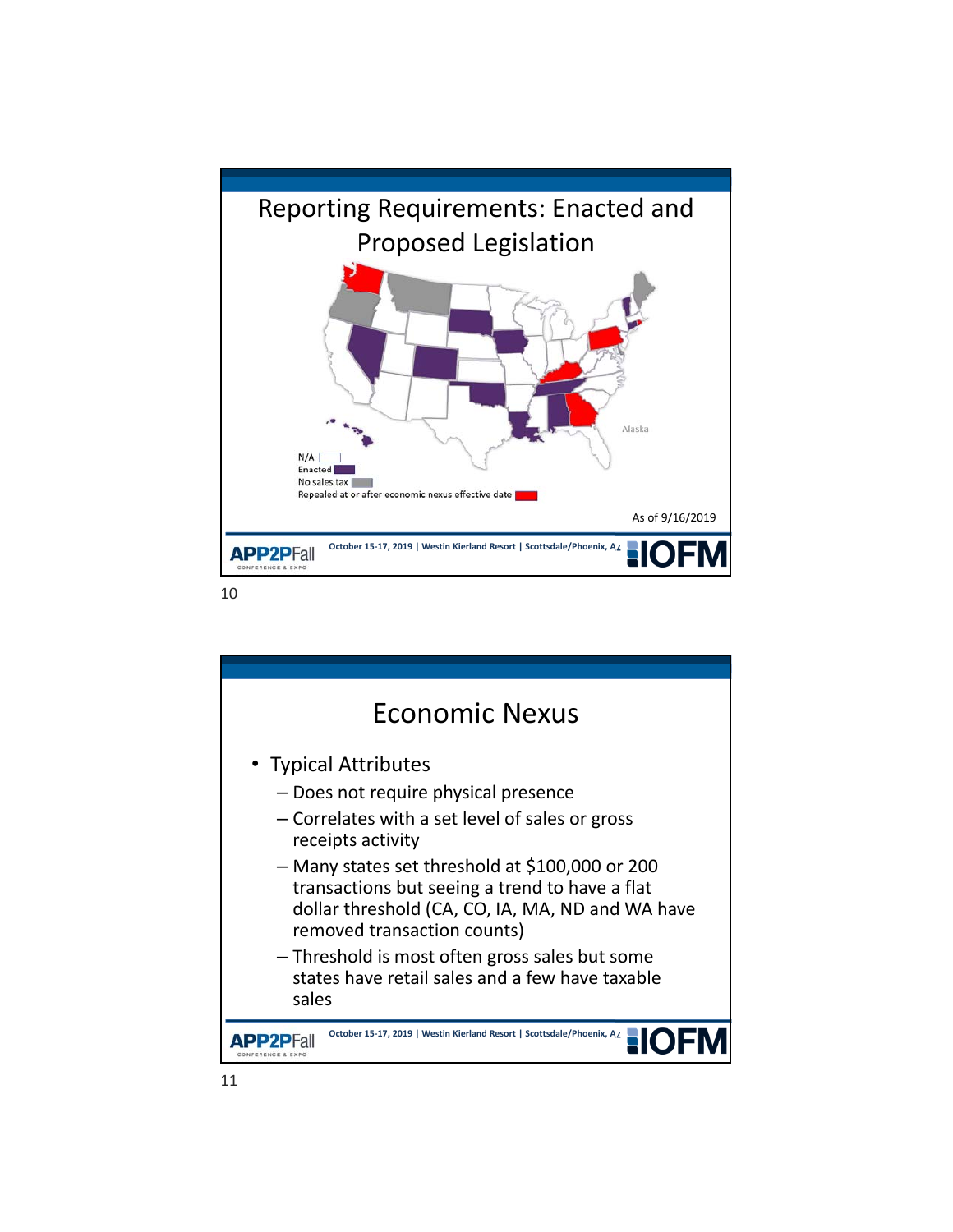



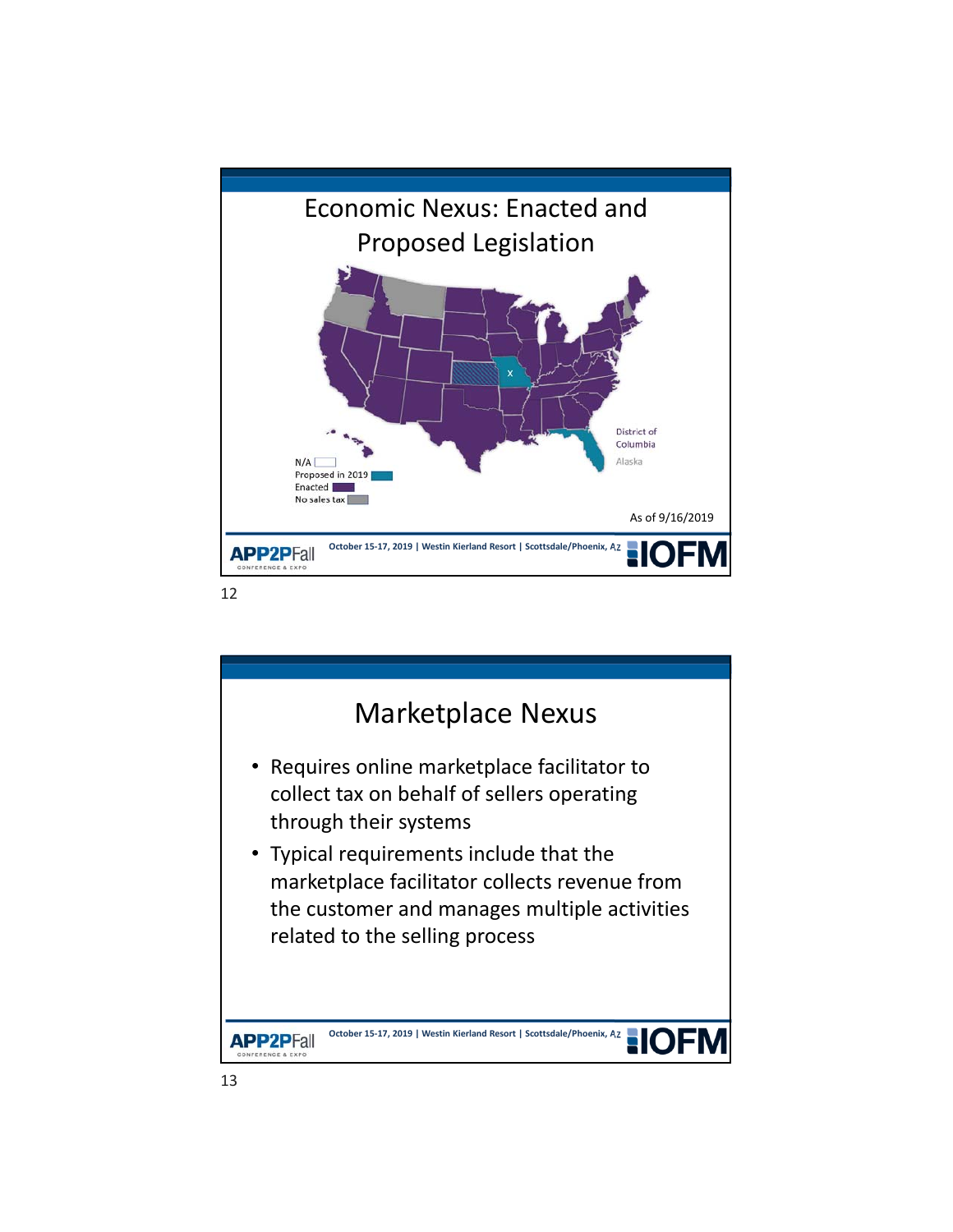

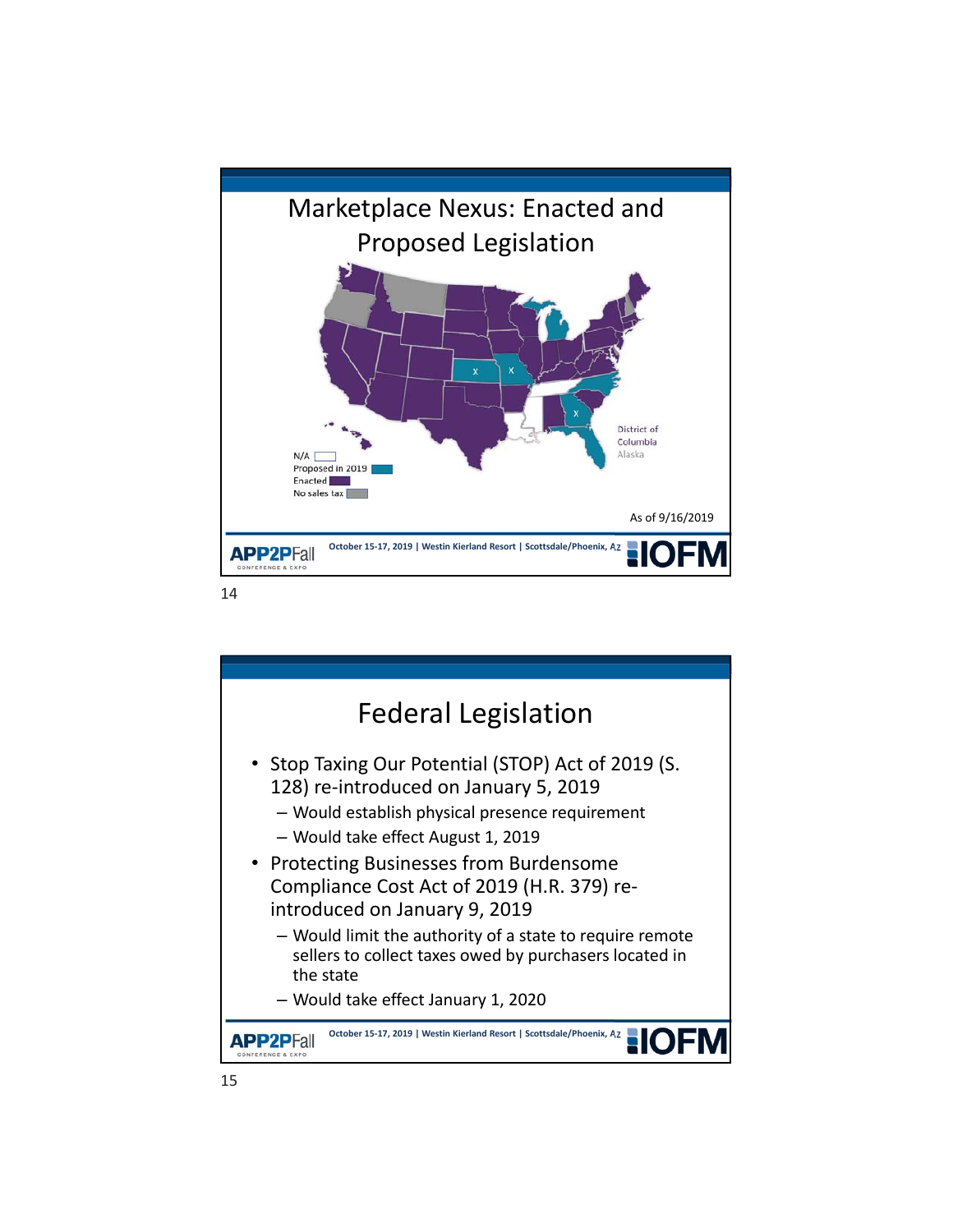

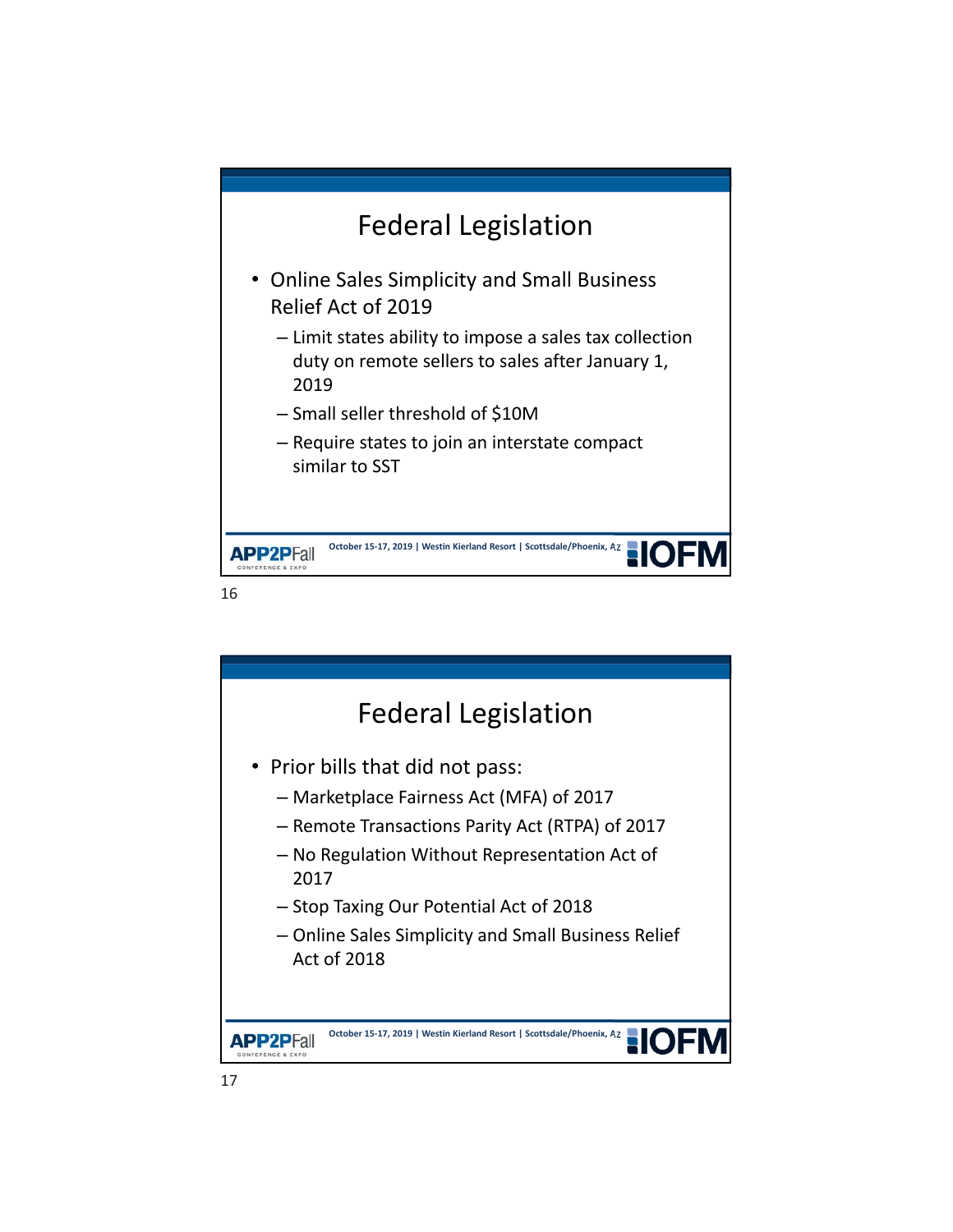

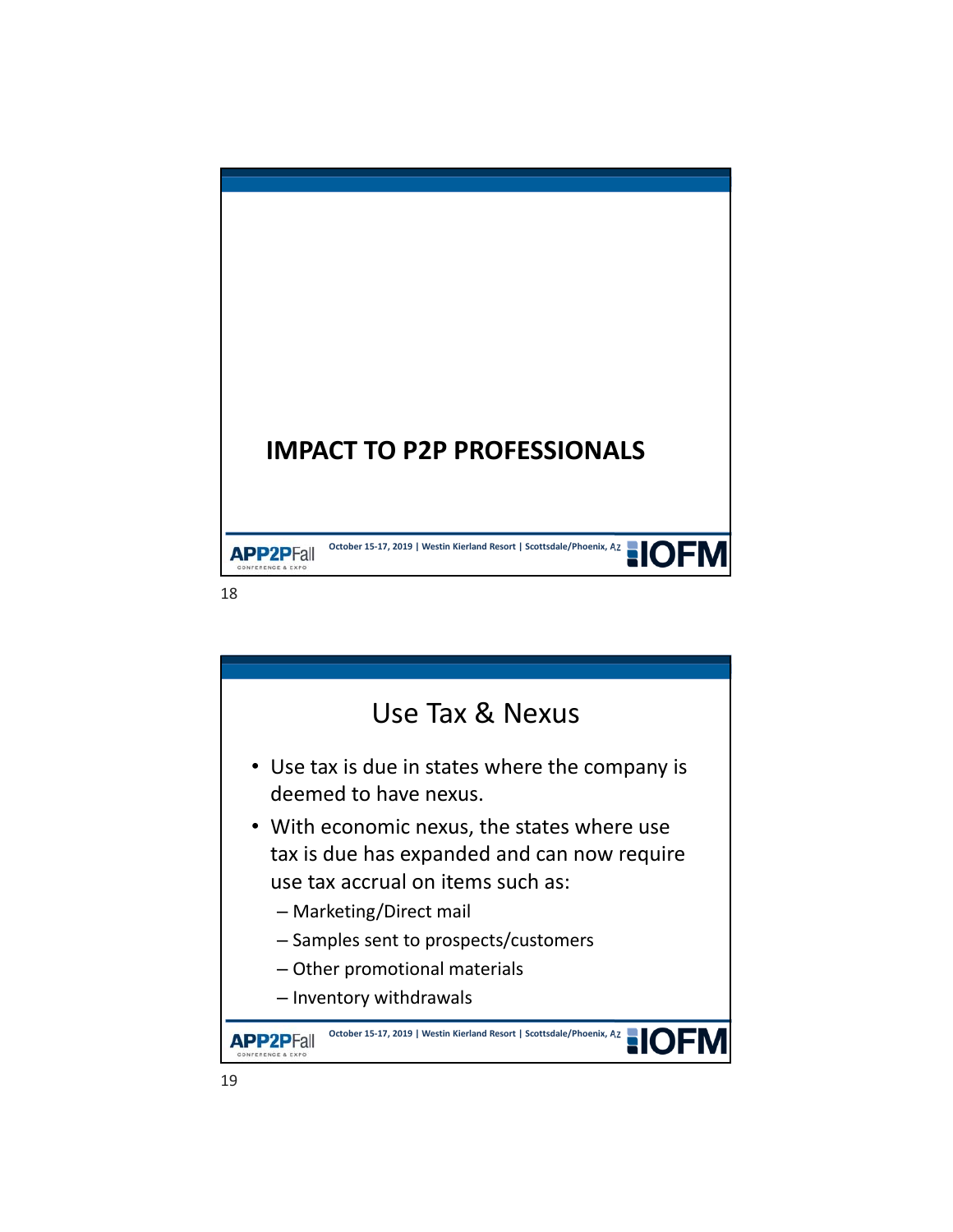

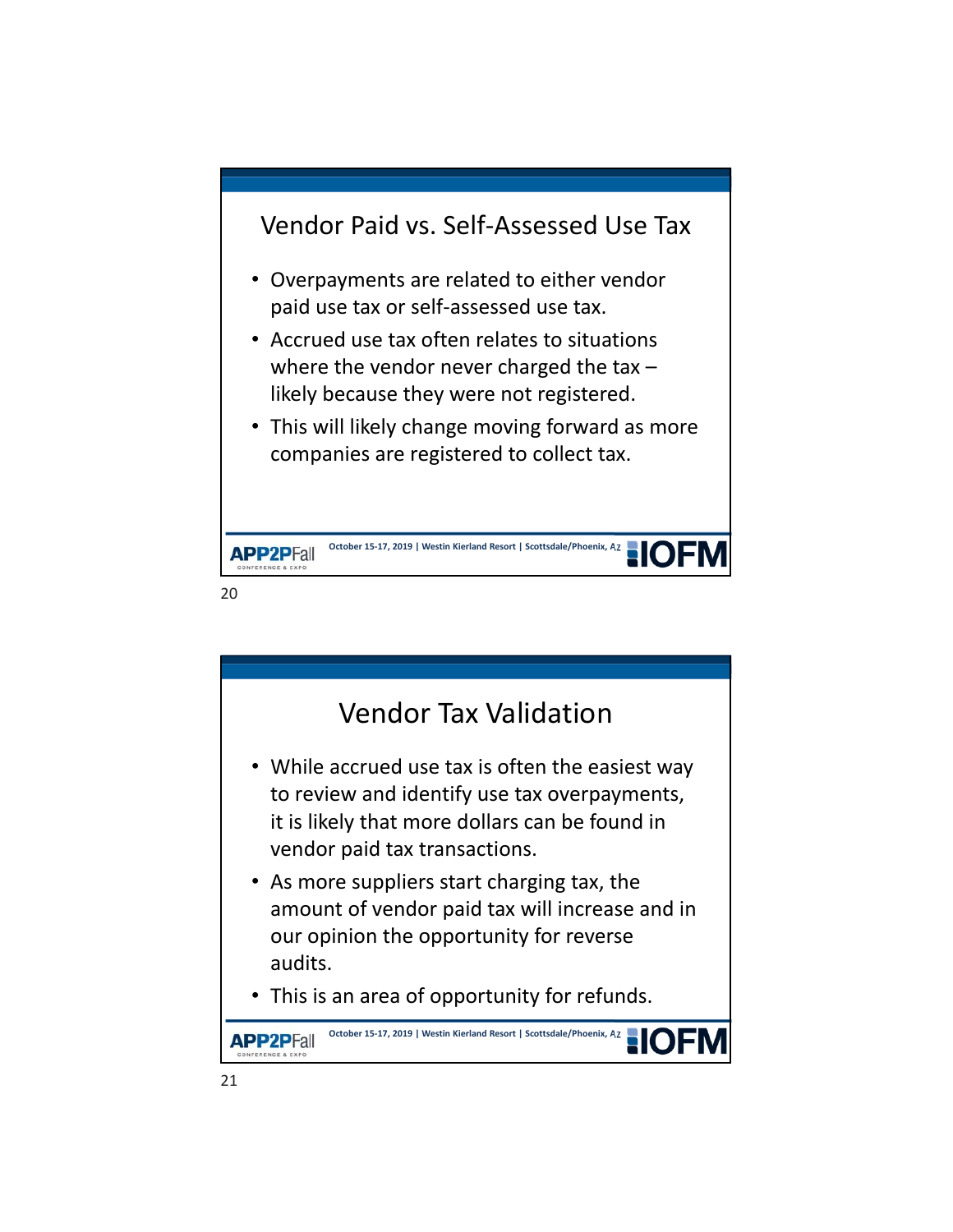## Vendor Tax Validation (cont.)

- To the extent that you're using a managed compliance rate or you're not doing detailed transaction reviews, it is very likely more vendors will be charging you tax. So you'll need to go in and review those items if you see vendors charging you tax.
- You'll need to monitor for vendors that you buy exempt items from to make sure you've issued the right exemption certificates to them.



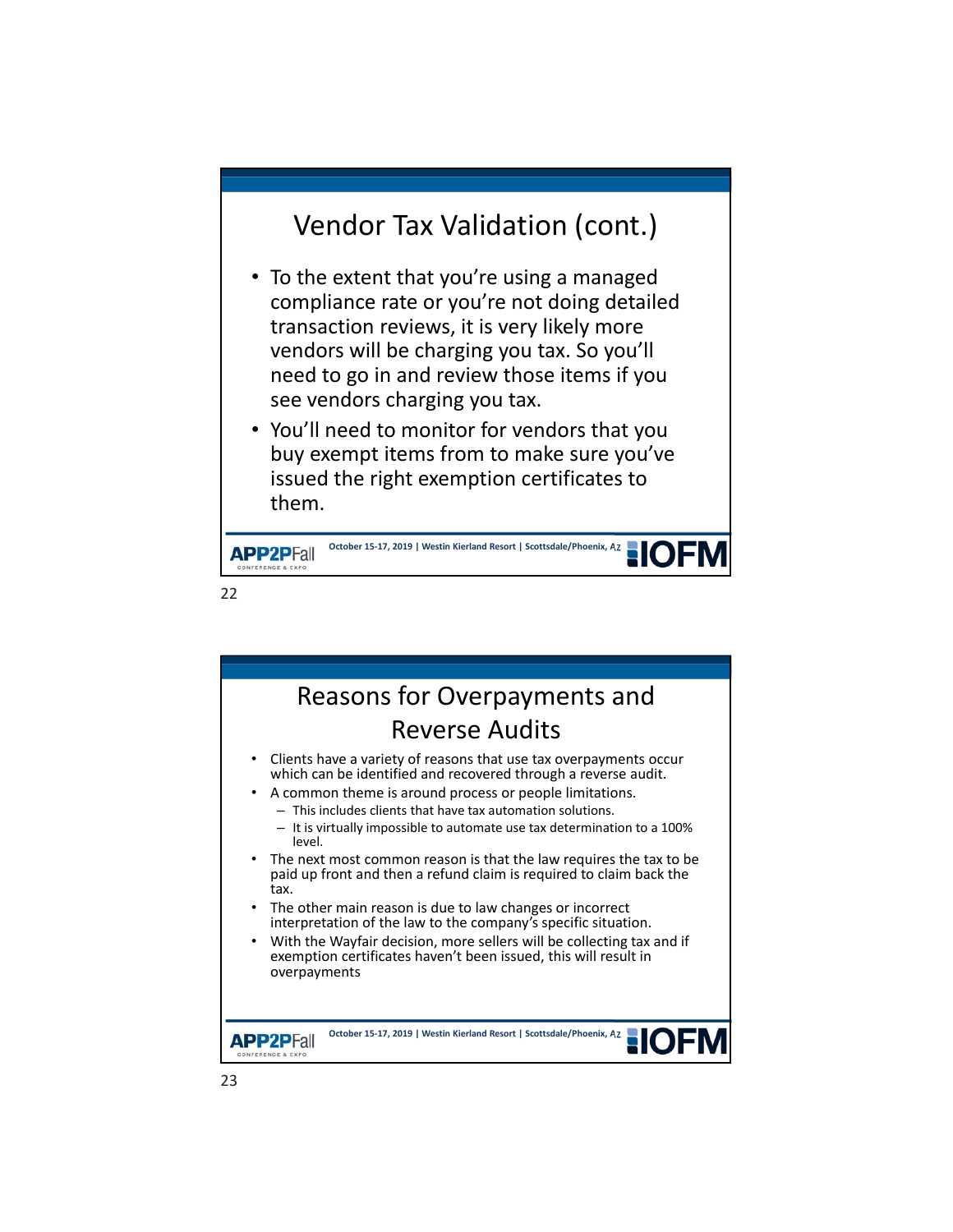## Reasons for Overpayments and Reverse Audits

- Often there are a mixture of reasons based off the type of Accounts Payable system used, the state, or process of accrual.
	- When a tax automation system is in place, it can be set up without the correct details in place and many tax details can be missed.
	- Employees are often not trained well enough on implementing the system, or it takes too much time to manually review everything.
	- Other times, a client simply doesn't interpret the law correctly.



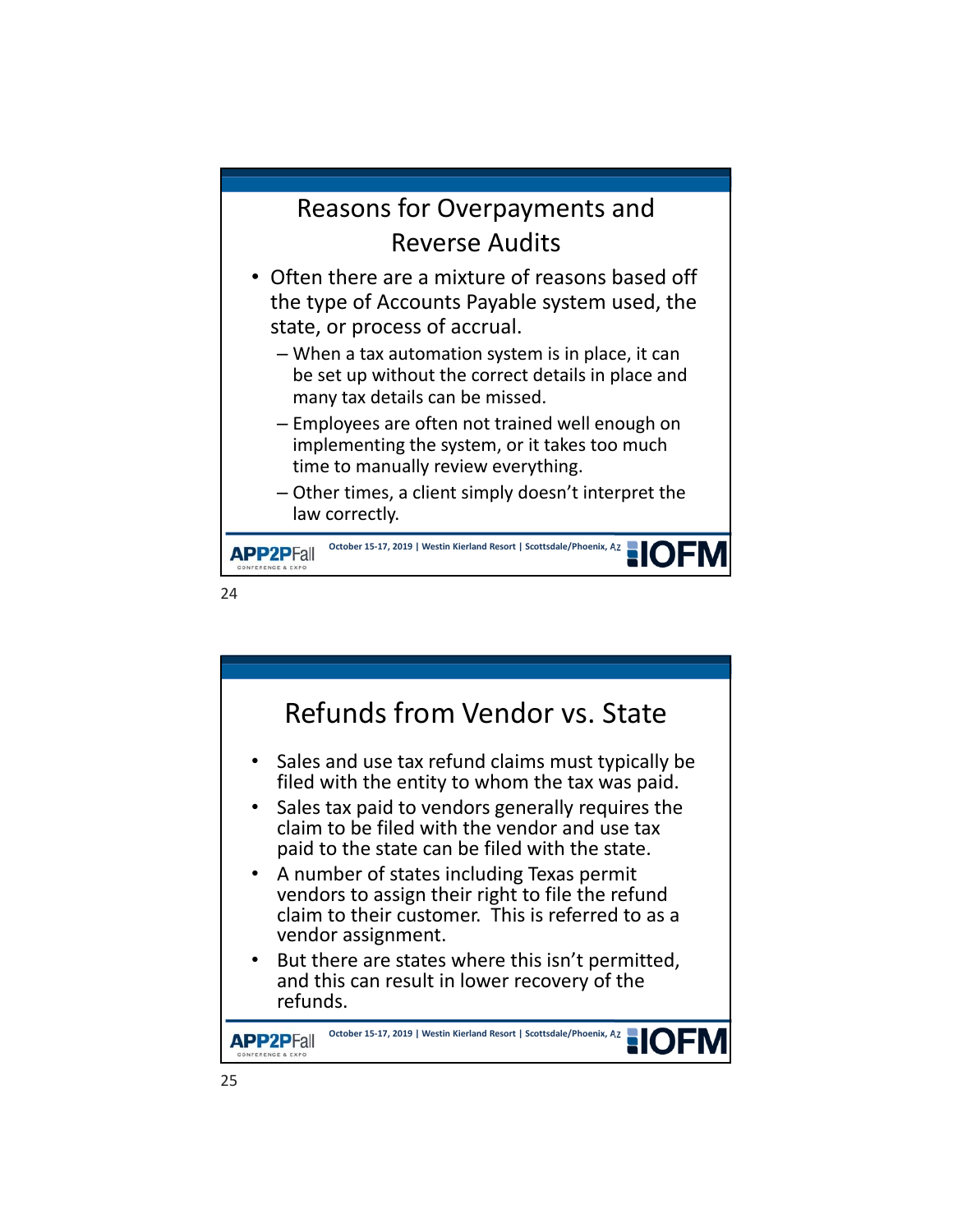## Refunds from Vendor vs. State

- Very few buyers have a formal regular process of reviewing tax paid to vendors.
- In many cases, the tax department does a review of transactions identified for use tax accrual but no review at all of invoices where the vendor charges tax.
- As more vendors charge tax, this is a concern.
- However, process and systems limitations make this difficult.



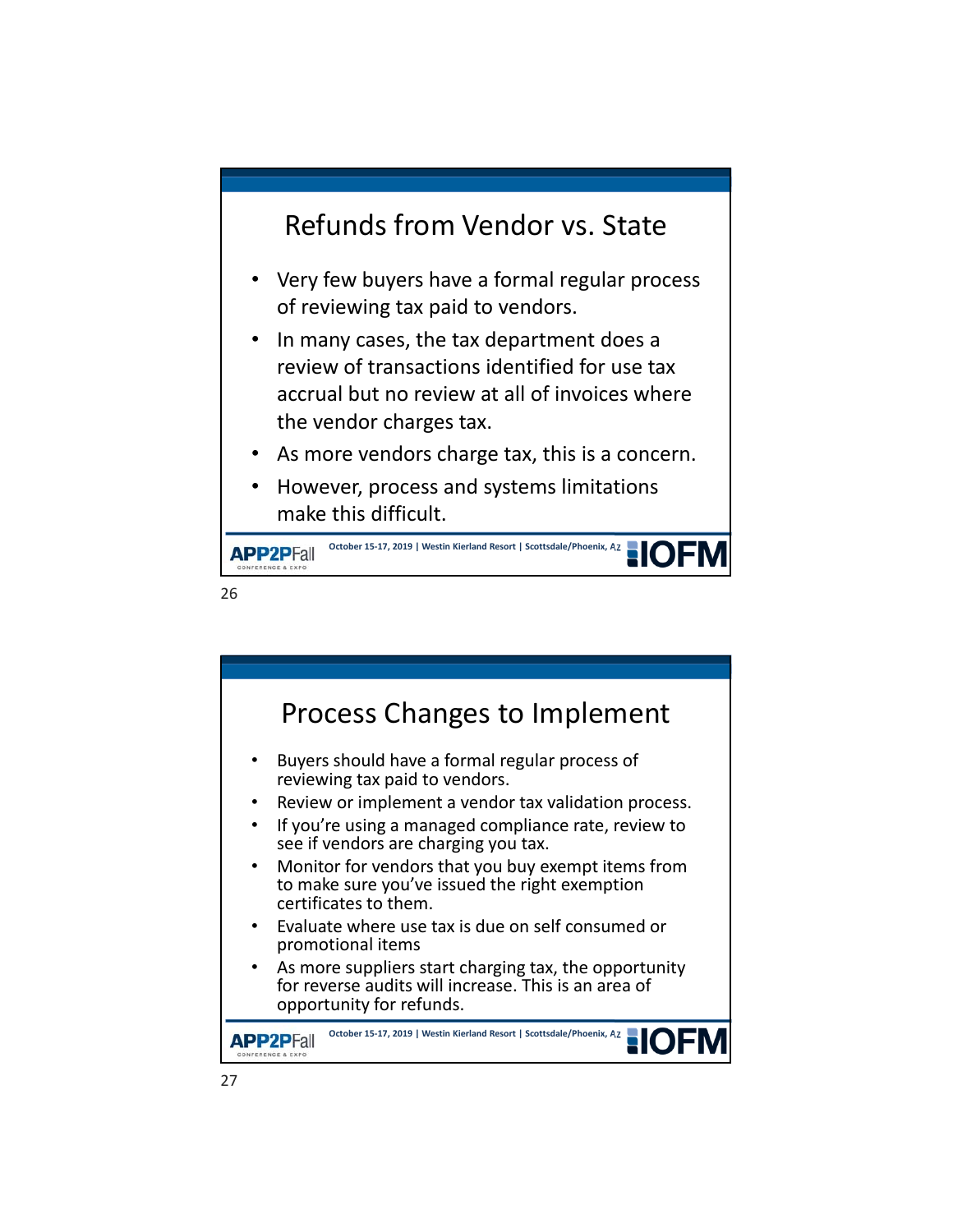